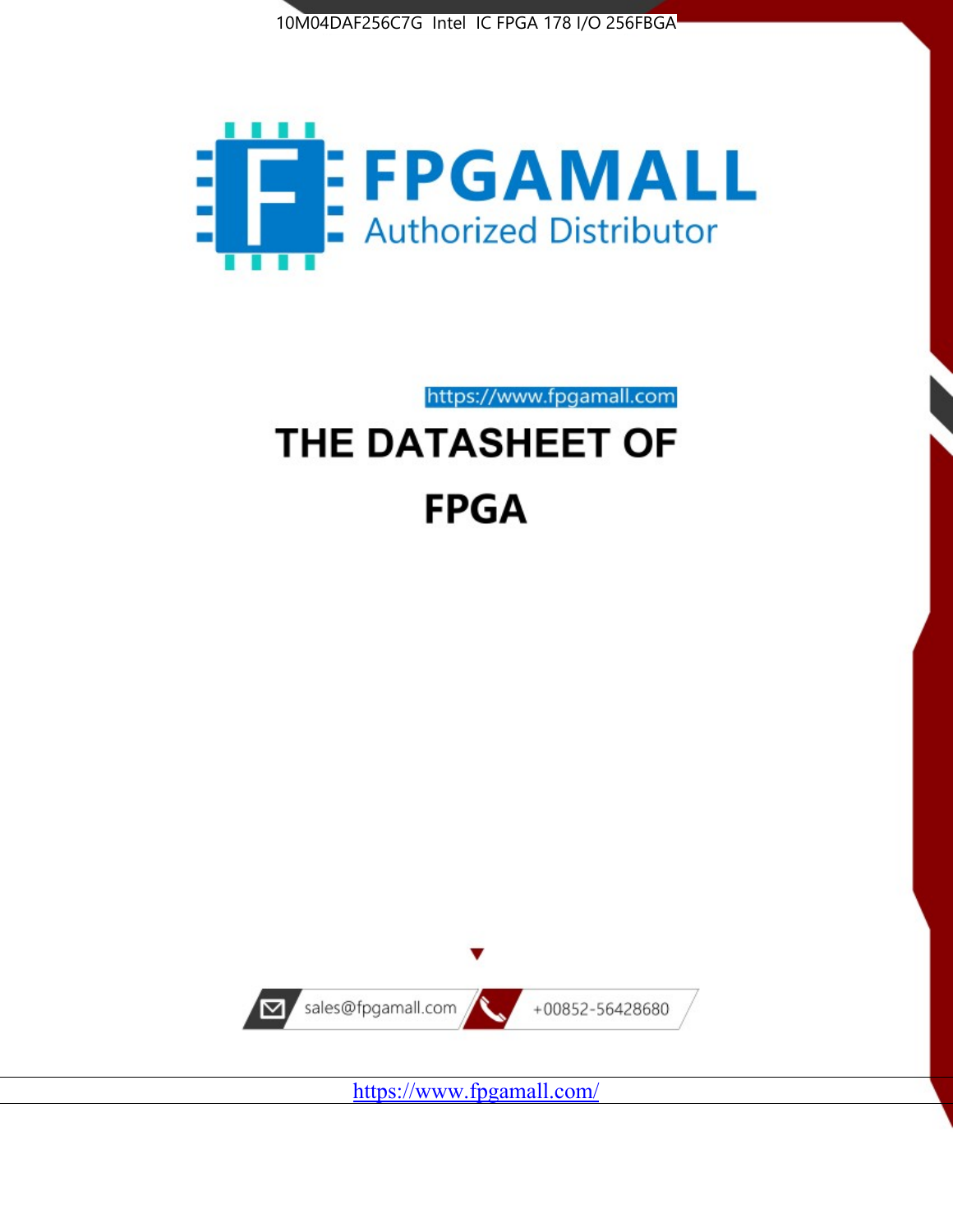10M04DAF256C7G Intel IC FPGA 178 I/O 256FBGA



# **Intel® MAX® 10 FPGA Device Overview**



**M10-OVERVIEW | 2017.12.15** Latest document on the web: **[PDF](https://www.altera.com/en_US/pdfs/literature/hb/max-10/m10_overview.pdf)** | **[HTML](https://www.altera.com/documentation/myt1396938463674.html)**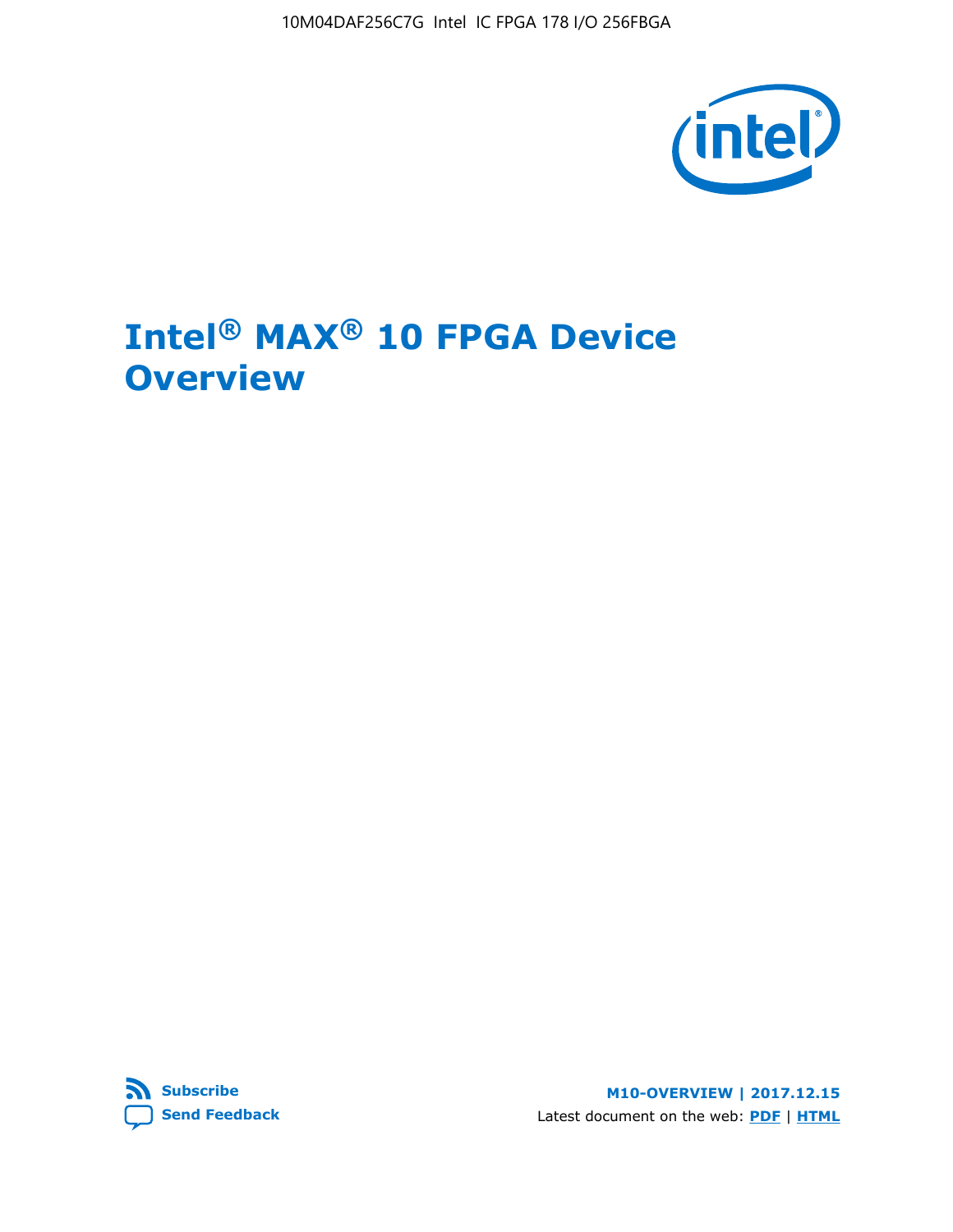

*Contents*

# **Contents**

| Intel® MAX® 10 FPGA Device Overview……………………………………………………………………………3  |  |
|--------------------------------------------------------------------|--|
|                                                                    |  |
|                                                                    |  |
|                                                                    |  |
|                                                                    |  |
|                                                                    |  |
|                                                                    |  |
|                                                                    |  |
|                                                                    |  |
|                                                                    |  |
|                                                                    |  |
|                                                                    |  |
|                                                                    |  |
|                                                                    |  |
|                                                                    |  |
|                                                                    |  |
|                                                                    |  |
|                                                                    |  |
|                                                                    |  |
|                                                                    |  |
| Document Revision History for Intel MAX 10 FPGA Device Overview 13 |  |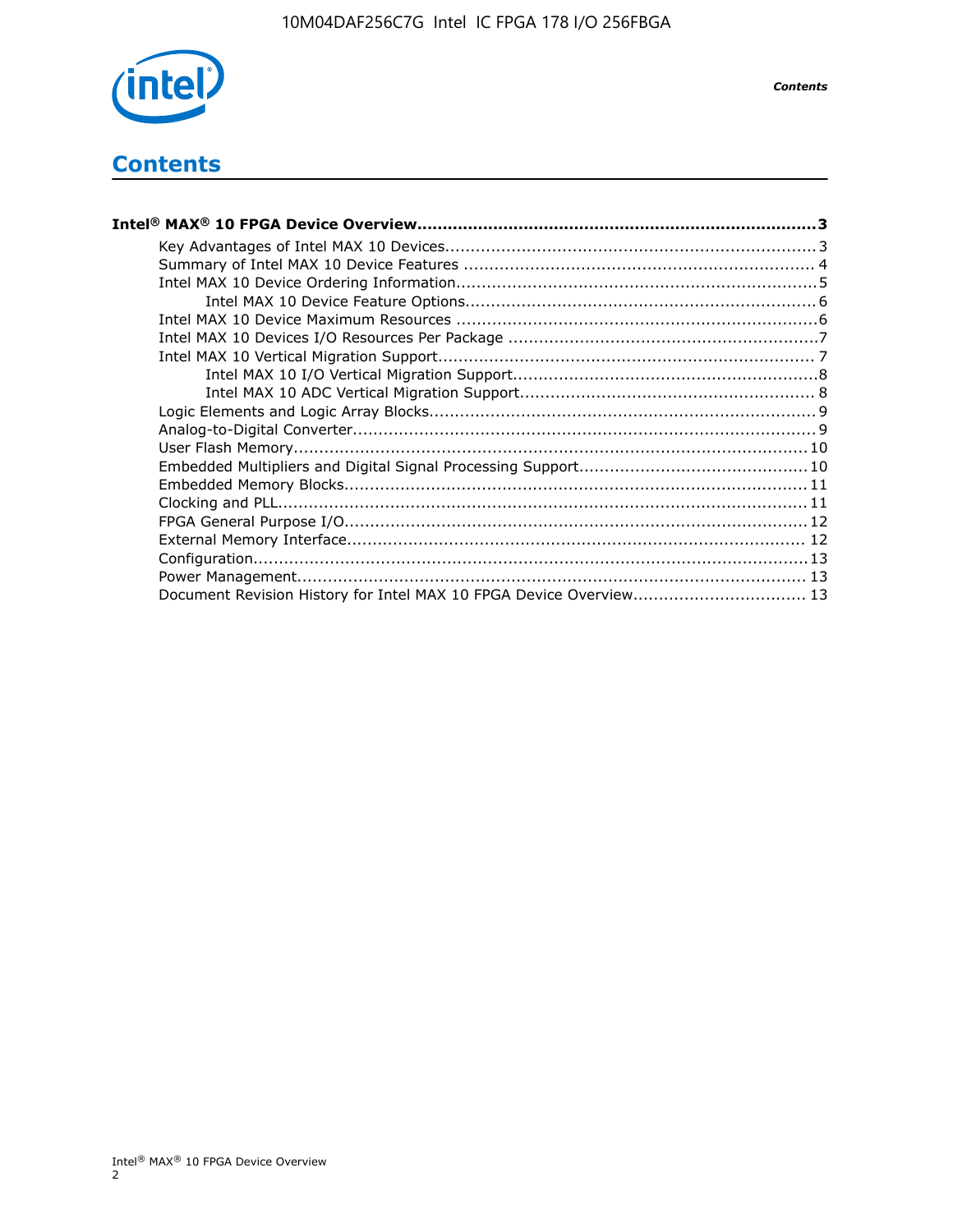

# **Intel® MAX® 10 FPGA Device Overview**

Intel® MAX® 10 devices are single-chip, non-volatile low-cost programmable logic devices (PLDs) to integrate the optimal set of system components.

The highlights of the Intel MAX 10 devices include:

- Internally stored dual configuration flash
- User flash memory
- Instant on support
- Integrated analog-to-digital converters (ADCs)
- Single-chip Nios II soft core processor support

Intel MAX 10 devices are the ideal solution for system management, I/O expansion, communication control planes, industrial, automotive, and consumer applications.

#### **Related Links**

[Intel MAX 10 FPGA Device Datasheet](https://www.altera.com/documentation/mcn1397700832153.html#mcn1397643748870)

## **Key Advantages of Intel MAX 10 Devices**

#### **Table 1. Key Advantages of Intel MAX 10 Devices**

| <b>Advantage</b>               | <b>Supporting Feature</b>                                                                                                                                                                                  |  |  |  |
|--------------------------------|------------------------------------------------------------------------------------------------------------------------------------------------------------------------------------------------------------|--|--|--|
| Simple and fast configuration  | Secure on-die flash memory enables device configuration in less than 10 ms                                                                                                                                 |  |  |  |
| Flexibility and integration    | Single device integrating PLD logic, RAM, flash memory, digital signal<br>processing (DSP), ADC, phase-locked loop (PLL), and I/Os<br>Small packages available from 3 mm $\times$ 3 mm                     |  |  |  |
| Low power                      | Sleep mode—significant standby power reduction and resumption in less than<br>$1 \text{ ms}$<br>Longer battery life—resumption from full power-off in less than 10 ms                                      |  |  |  |
| 20-year-estimated life cycle   | Built on TSMC's 55 nm embedded flash process technology                                                                                                                                                    |  |  |  |
| High productivity design tools | Intel Quartus <sup>®</sup> Prime Lite edition (no cost license)<br>Platform Designer (Standard) system integration tool<br>DSP Builder for Intel FPGAs<br>Nios <sup>®</sup> II Embedded Design Suite (EDS) |  |  |  |

Intel Corporation. All rights reserved. Intel, the Intel logo, Altera, Arria, Cyclone, Enpirion, MAX, Nios, Quartus and Stratix words and logos are trademarks of Intel Corporation or its subsidiaries in the U.S. and/or other countries. Intel warrants performance of its FPGA and semiconductor products to current specifications in accordance with Intel's standard warranty, but reserves the right to make changes to any products and services at any time without notice. Intel assumes no responsibility or liability arising out of the application or use of any information, product, or service described herein except as expressly agreed to in writing by Intel. Intel customers are advised to obtain the latest version of device specifications before relying on any published information and before placing orders for products or services. \*Other names and brands may be claimed as the property of others.

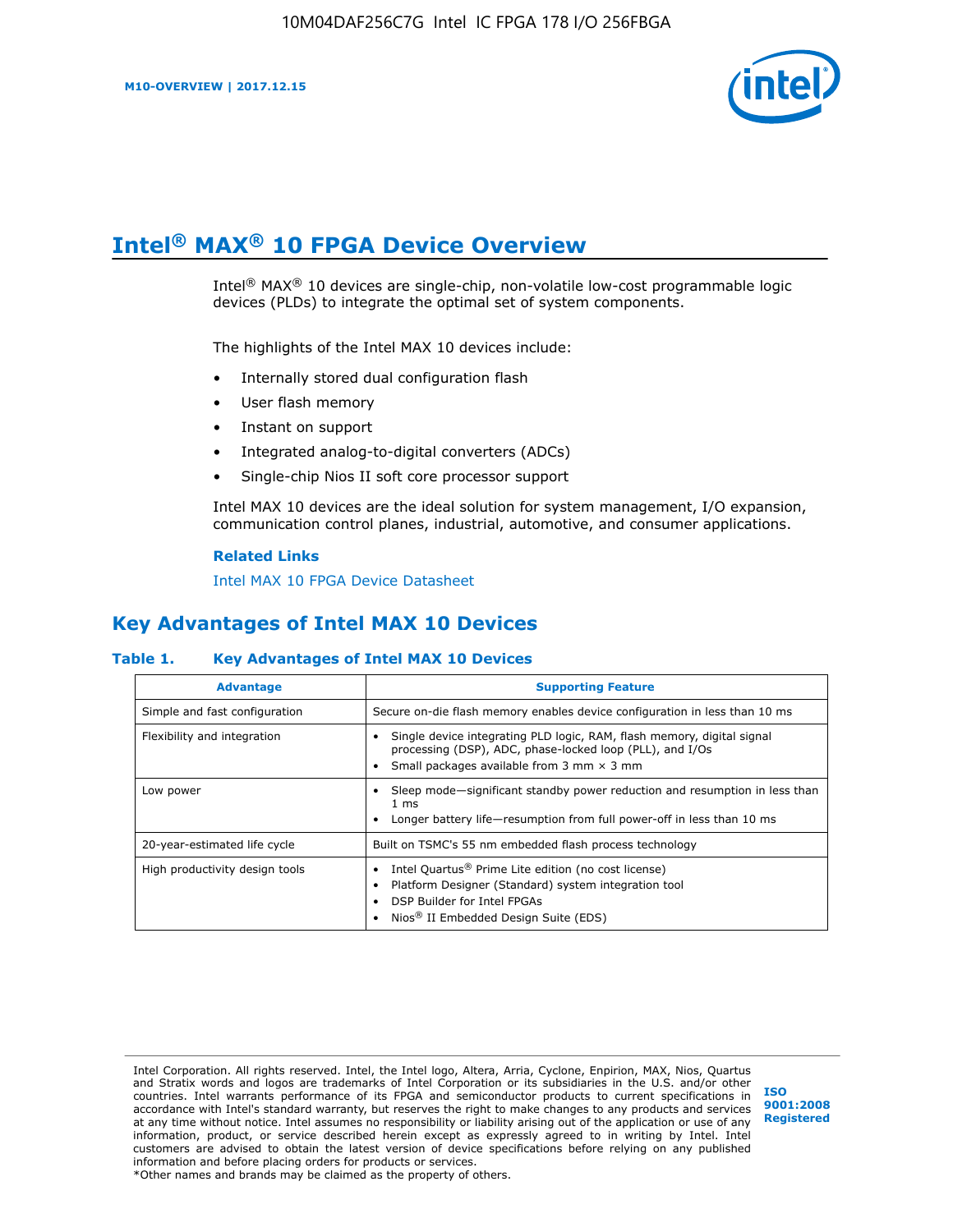

## **Summary of Intel MAX 10 Device Features**

#### **Table 2. Summary of Features for Intel MAX 10 Devices**

| <b>Feature</b>                       | <b>Description</b>                                                                                                                                                                                                                                                                                         |
|--------------------------------------|------------------------------------------------------------------------------------------------------------------------------------------------------------------------------------------------------------------------------------------------------------------------------------------------------------|
| Technology                           | 55 nm TSMC Embedded Flash (Flash + SRAM) process technology                                                                                                                                                                                                                                                |
| Packaging                            | Low cost, small form factor packages-support multiple packaging<br>technologies and pin pitches<br>Multiple device densities with compatible package footprints for seamless<br>migration between different device densities<br>RoHS6-compliant                                                            |
| Core architecture                    | 4-input look-up table (LUT) and single register logic element (LE)<br>$\bullet$<br>LEs arranged in logic array block (LAB)<br>$\bullet$<br>Embedded RAM and user flash memory<br>$\bullet$<br>Clocks and PLLs<br>$\bullet$<br>Embedded multiplier blocks<br>$\bullet$<br>General purpose I/Os<br>$\bullet$ |
| Internal memory blocks               | M9K-9 kilobits (Kb) memory blocks<br>$\bullet$<br>Cascadable blocks to create RAM, dual port, and FIFO functions<br>$\bullet$                                                                                                                                                                              |
| User flash memory (UFM)              | User accessible non-volatile storage<br>$\bullet$<br>High speed operating frequency<br>$\bullet$<br>Large memory size<br>High data retention<br>$\bullet$<br>Multiple interface option                                                                                                                     |
| Embedded multiplier blocks           | One $18 \times 18$ or two 9 $\times$ 9 multiplier modes<br>$\bullet$<br>Cascadable blocks enabling creation of filters, arithmetic functions, and image<br>processing pipelines                                                                                                                            |
| <b>ADC</b>                           | 12-bit successive approximation register (SAR) type<br>$\bullet$<br>Up to 17 analog inputs<br>$\bullet$<br>Cumulative speed up to 1 million samples per second (MSPS)<br>Integrated temperature sensing capability<br>$\bullet$                                                                            |
| Clock networks                       | Global clocks support<br>$\bullet$<br>High speed frequency in clock network                                                                                                                                                                                                                                |
| Internal oscillator                  | Built-in internal ring oscillator                                                                                                                                                                                                                                                                          |
| PLLs                                 | • Analog-based<br>Low jitter<br>$\bullet$<br>High precision clock synthesis<br>$\bullet$<br>Clock delay compensation<br>$\bullet$<br>Zero delay buffering<br>$\bullet$<br>Multiple output taps<br>$\bullet$                                                                                                |
| General-purpose I/Os (GPIOs)         | • Multiple I/O standards support<br>On-chip termination (OCT)<br>$\bullet$<br>Up to 830 megabits per second (Mbps) LVDS receiver, 800 Mbps LVDS<br>transmitter                                                                                                                                             |
| External memory interface (EMIF) (1) | Supports up to 600 Mbps external memory interfaces:<br>continued                                                                                                                                                                                                                                           |

<sup>(1)</sup> EMIF is only supported in selected Intel MAX 10 device density and package combinations. Refer to the *External Memory Interface User Guide* for more information.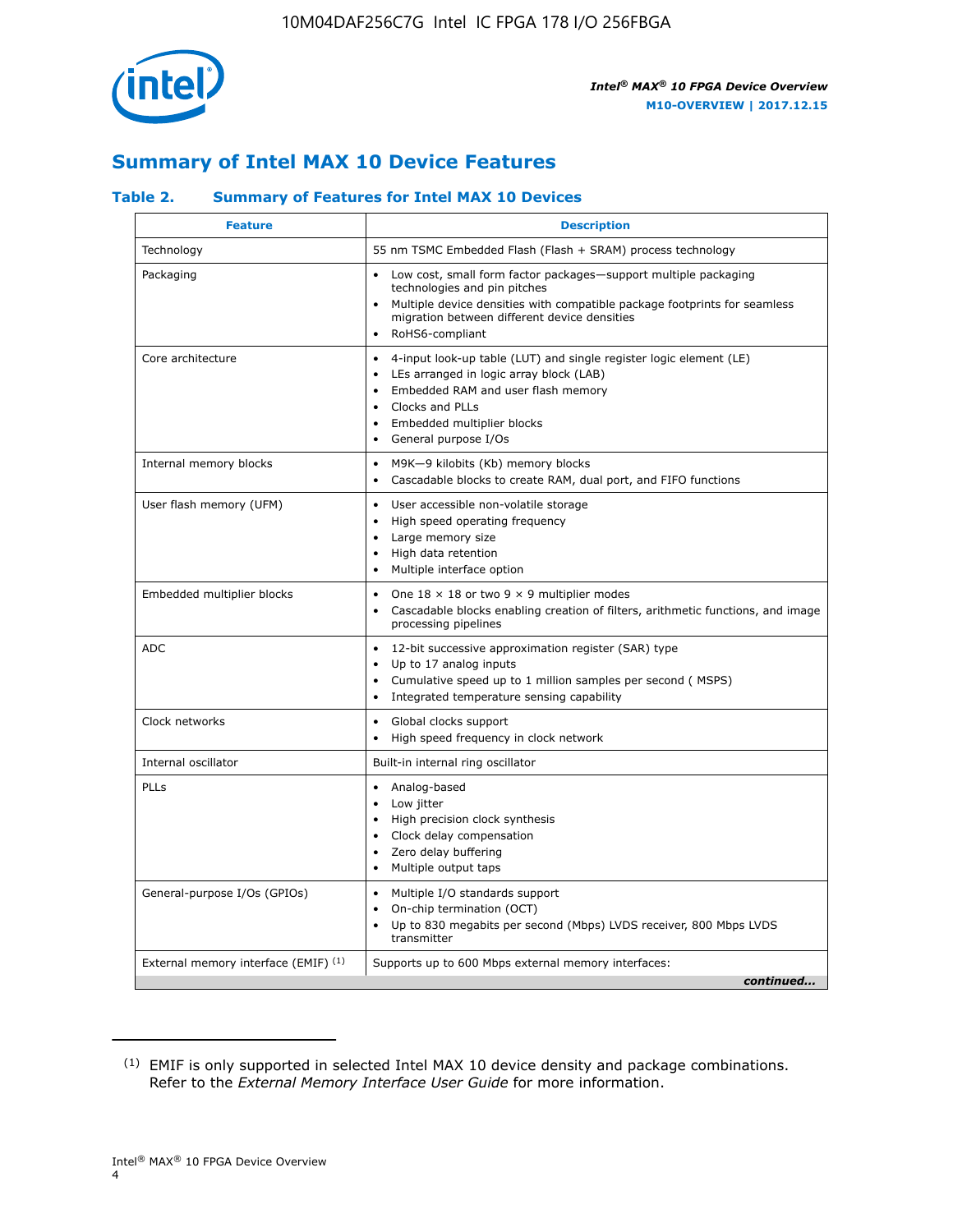

| <b>Feature</b>                | <b>Description</b>                                                                                                                                                                                                                                                                                                                 |  |  |  |
|-------------------------------|------------------------------------------------------------------------------------------------------------------------------------------------------------------------------------------------------------------------------------------------------------------------------------------------------------------------------------|--|--|--|
|                               | DDR3, DDR3L, DDR2, LPDDR2 (on 10M16, 10M25, 10M40, and 10M50.)<br>SRAM (Hardware support only)                                                                                                                                                                                                                                     |  |  |  |
|                               | <i>Note:</i> For 600 Mbps performance, -6 device speed grade is required.<br>Performance varies according to device grade (commercial, industrial, or<br>automotive) and device speed grade (-6 or -7). Refer to the <i>Intel MAX</i><br>10 FPGA Device Datasheet or External Memory Interface Spec Estimator<br>for more details. |  |  |  |
| Configuration                 | Internal configuration                                                                                                                                                                                                                                                                                                             |  |  |  |
|                               | JTAG<br>$\bullet$                                                                                                                                                                                                                                                                                                                  |  |  |  |
|                               | Advanced Encryption Standard (AES) 128-bit encryption and compression<br>options                                                                                                                                                                                                                                                   |  |  |  |
|                               | Flash memory data retention of 20 years at 85 $^{\circ}$ C                                                                                                                                                                                                                                                                         |  |  |  |
| Flexible power supply schemes | Single- and dual-supply device options<br>Dynamically controlled input buffer power down<br>Sleep mode for dynamic power reduction                                                                                                                                                                                                 |  |  |  |

## **Intel MAX 10 Device Ordering Information**

#### **Figure 1. Sample Ordering Code and Available Options for Intel MAX 10 Devices**



*Note:* The –I6 and –A6 speed grades of the Intel MAX 10 FPGA devices are not available by default in the Intel Quartus Prime software. Contact your local Intel sales representatives for support.

#### **Related Links**

#### [Intel FPGA Product Selector](http://www.altera.com/products/selector/psg-selector.html)

Provides the latest information about Intel FPGAs.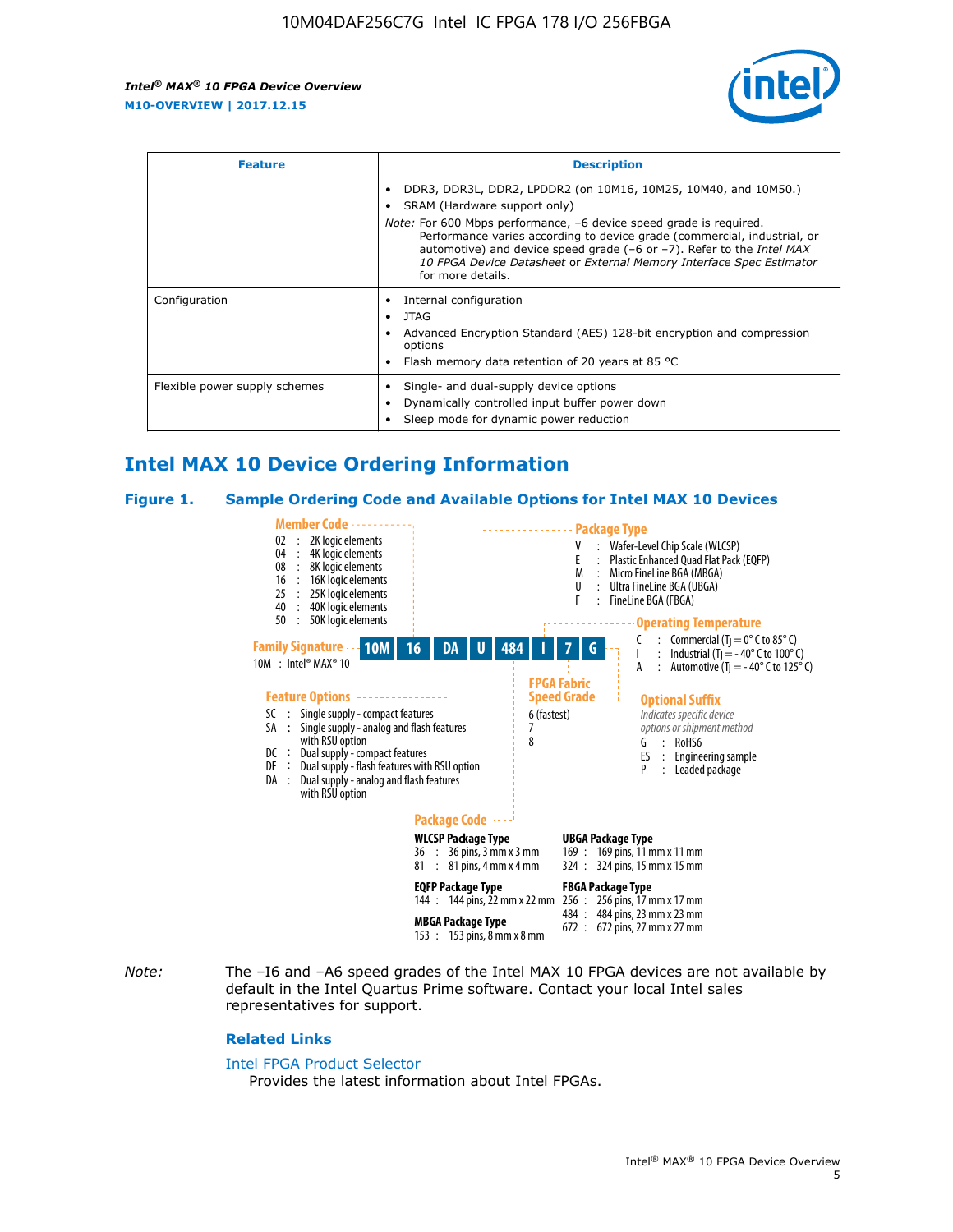

## **Intel MAX 10 Device Feature Options**

#### **Table 3. Feature Options for Intel MAX 10 Devices**

| <b>Option</b> | <b>Feature</b>                                                                                                                                                                          |
|---------------|-----------------------------------------------------------------------------------------------------------------------------------------------------------------------------------------|
| Compact       | Devices with core architecture featuring single configuration image with self-configuration capability                                                                                  |
| Flash         | Devices with core architecture featuring:<br>Dual configuration image with self-configuration capability<br>Remote system upgrade capability<br>Memory initialization                   |
| Analog        | Devices with core architecture featuring:<br>Dual configuration image with self-configuration capability<br>Remote system upgrade capability<br>Memory initialization<br>Integrated ADC |

## **Intel MAX 10 Device Maximum Resources**

#### **Table 4. Maximum Resource Counts for Intel MAX 10 Devices**

| <b>Resource</b>              |                            |              |                |              | <b>Device</b>  |                |              |                |
|------------------------------|----------------------------|--------------|----------------|--------------|----------------|----------------|--------------|----------------|
|                              |                            | <b>10M02</b> | 10M04          | <b>10M08</b> | <b>10M16</b>   | <b>10M25</b>   | <b>10M40</b> | <b>10M50</b>   |
|                              | Logic Elements (LE) (K)    | 2            | 4              | 8            | 16             | 25             | 40           | 50             |
| M9K Memory (Kb)              |                            | 108          | 189            | 378          | 549            | 675            | 1,260        | 1,638          |
|                              | User Flash Memory (Kb) (2) | 96           | 1,248          | 1,376        | 2,368          | 3,200          | 5,888        | 5,888          |
| $18 \times 18$ Multiplier    |                            | 16           | 20             | 24           | 45             | 55             | 125          | 144            |
| <b>PLL</b>                   |                            | 2            | $\overline{2}$ | 2            | $\overline{4}$ | $\overline{4}$ | 4            | $\overline{4}$ |
| GPIO                         |                            | 246          | 246            | 250          | 320            | 360            | 500          | 500            |
| <b>LVDS</b>                  | Dedicated<br>Transmitter   | 15           | 15             | 15           | 22             | 24             | 30           | 30             |
|                              | Emulated<br>Transmitter    | 114          | 114            | 116          | 151            | 171            | 241          | 241            |
|                              | Dedicated Receiver         | 114          | 114            | 116          | 151            | 171            | 241          | 241            |
| Internal Configuration Image |                            | $\mathbf{1}$ | $\overline{2}$ | 2            | $\overline{2}$ | $\overline{2}$ | 2            | $\overline{2}$ |
| ADC                          |                            |              | 1              | $\mathbf{1}$ | $\mathbf{1}$   | 2              | 2            | 2              |

<sup>(2)</sup> The maximum possible value including user flash memory and configuration flash memory. For more information, refer to [Intel MAX 10 User Flash Memory User Guide](https://www.altera.com/documentation/vgo1395753117436.html#vgo1395811844282).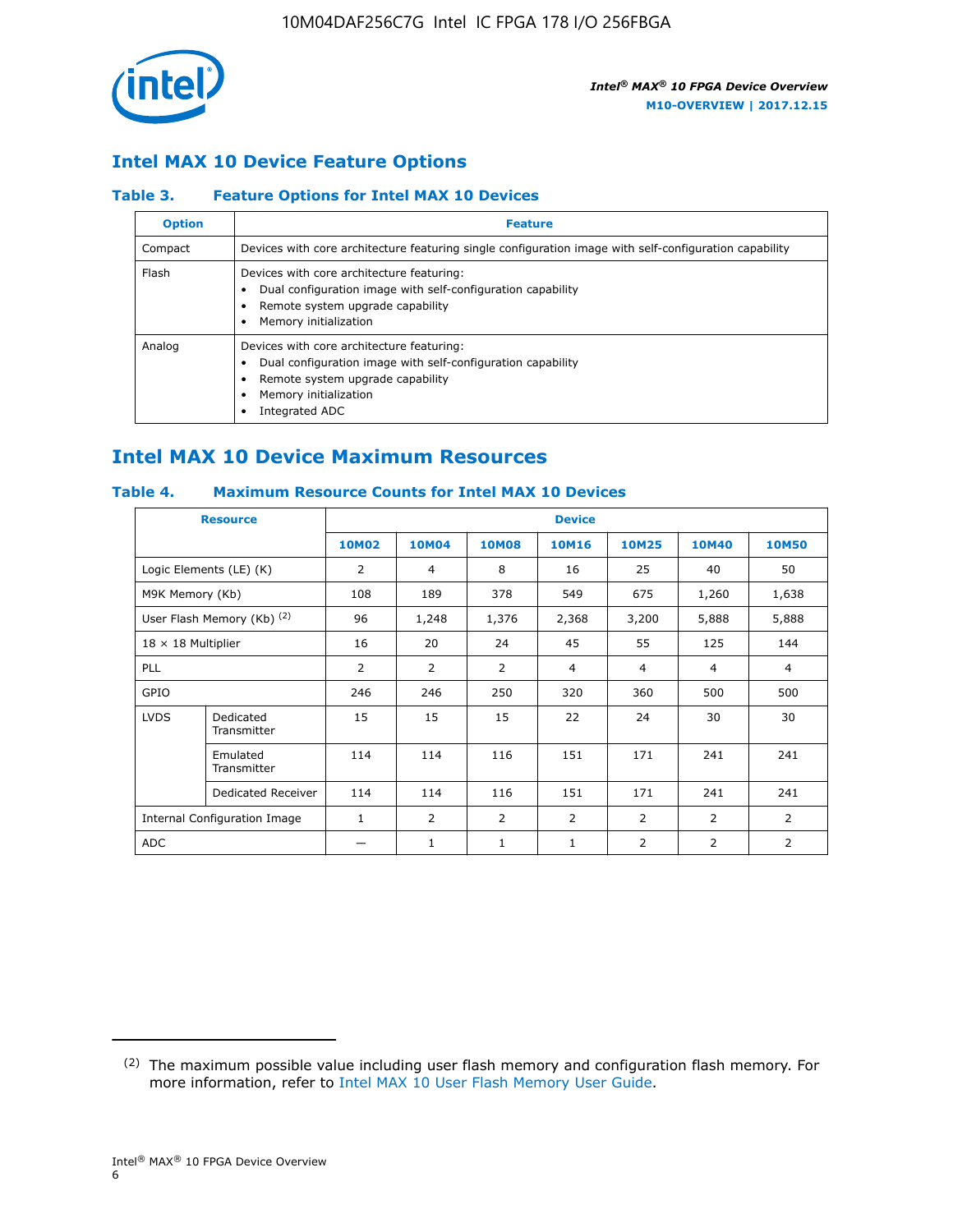

## **Intel MAX 10 Devices I/O Resources Per Package**

#### **Table 5. Package Plan for Intel MAX 10 Single Power Supply Devices**

| <b>Device</b> | <b>Package</b>    |                                                                             |                      |                        |                                      |  |  |  |
|---------------|-------------------|-----------------------------------------------------------------------------|----------------------|------------------------|--------------------------------------|--|--|--|
|               | <b>Type</b>       | U169<br><b>U324</b><br>M153<br>153-pin MBGA<br>169-pin UBGA<br>324-pin UBGA |                      |                        | E144<br>144-pin EQFP                 |  |  |  |
|               | <b>Size</b>       | $8 \text{ mm} \times 8 \text{ mm}$                                          | 11 mm $\times$ 11 mm | $15$ mm $\times$ 15 mm | $22 \text{ mm} \times 22 \text{ mm}$ |  |  |  |
|               | <b>Ball Pitch</b> | $0.5$ mm                                                                    | $0.8$ mm             | $0.8$ mm               | $0.5$ mm                             |  |  |  |
| 10M02         |                   | 112                                                                         | 130                  | 246                    | 101                                  |  |  |  |
| 10M04         |                   | 112                                                                         | 130                  | 246                    | 101                                  |  |  |  |
| 10M08         |                   | 112                                                                         | 130                  | 246                    | 101                                  |  |  |  |
| 10M16         |                   |                                                                             | 130                  | 246                    | 101                                  |  |  |  |
| 10M25         |                   |                                                                             |                      |                        | 101                                  |  |  |  |
| 10M40         |                   |                                                                             |                      |                        | 101                                  |  |  |  |
| 10M50         |                   |                                                                             |                      |                        | 101                                  |  |  |  |

#### **Table 6. Package Plan for Intel MAX 10 Dual Power Supply Devices**

| <b>Device</b> |                   | <b>Package</b> |                                            |                                                                    |                         |                           |                             |  |  |  |
|---------------|-------------------|----------------|--------------------------------------------|--------------------------------------------------------------------|-------------------------|---------------------------|-----------------------------|--|--|--|
|               | <b>Type</b>       | <b>V36</b>     | <b>V81</b>                                 | <b>U324</b><br>36-pin WLCSP 81-pin WLCSP 324-pin UBGA 256-pin FBGA | <b>F256</b>             | F484<br>484-pin FBGA      | <b>F672</b><br>672-pin FBGA |  |  |  |
|               | <b>Size</b>       |                | $3$ mm $\times$ 3 mm $ 4$ mm $\times$ 4 mm | $15$ mm $\times$ 15<br>mm                                          | 17 mm $\times$ 17<br>mm | $23$ mm $\times$ 23<br>mm | $27$ mm $\times$ 27<br>mm   |  |  |  |
|               | <b>Ball Pitch</b> | $0.4$ mm       | $0.4$ mm                                   | $0.8$ mm                                                           | 1.0 <sub>mm</sub>       | 1.0 <sub>mm</sub>         | 1.0 <sub>mm</sub>           |  |  |  |
| 10M02         |                   | 27             |                                            | 160                                                                |                         |                           |                             |  |  |  |
| 10M04         |                   |                |                                            | 246                                                                | 178                     |                           |                             |  |  |  |
| 10M08         |                   |                | 56                                         | 246                                                                | 178                     | 250                       |                             |  |  |  |
| 10M16         |                   |                |                                            | 246                                                                | 178                     | 320                       |                             |  |  |  |
| 10M25         |                   |                |                                            |                                                                    | 178                     | 360                       |                             |  |  |  |
| 10M40         |                   |                |                                            |                                                                    | 178                     | 360                       | 500                         |  |  |  |
| 10M50         |                   |                |                                            |                                                                    | 178                     | 360                       | 500                         |  |  |  |

#### **Related Links**

- [Intel MAX 10 General Purpose I/O User Guide](https://www.altera.com/documentation/sam1393999966669.html#sam1394000084476)
- [Intel MAX 10 High-Speed LVDS I/O User Guide](https://www.altera.com/documentation/sam1394433606063.html#sam1394433911642)

## **Intel MAX 10 Vertical Migration Support**

Vertical migration supports the migration of your design to other Intel MAX 10 devices of different densities in the same package with similar I/O and ADC resources.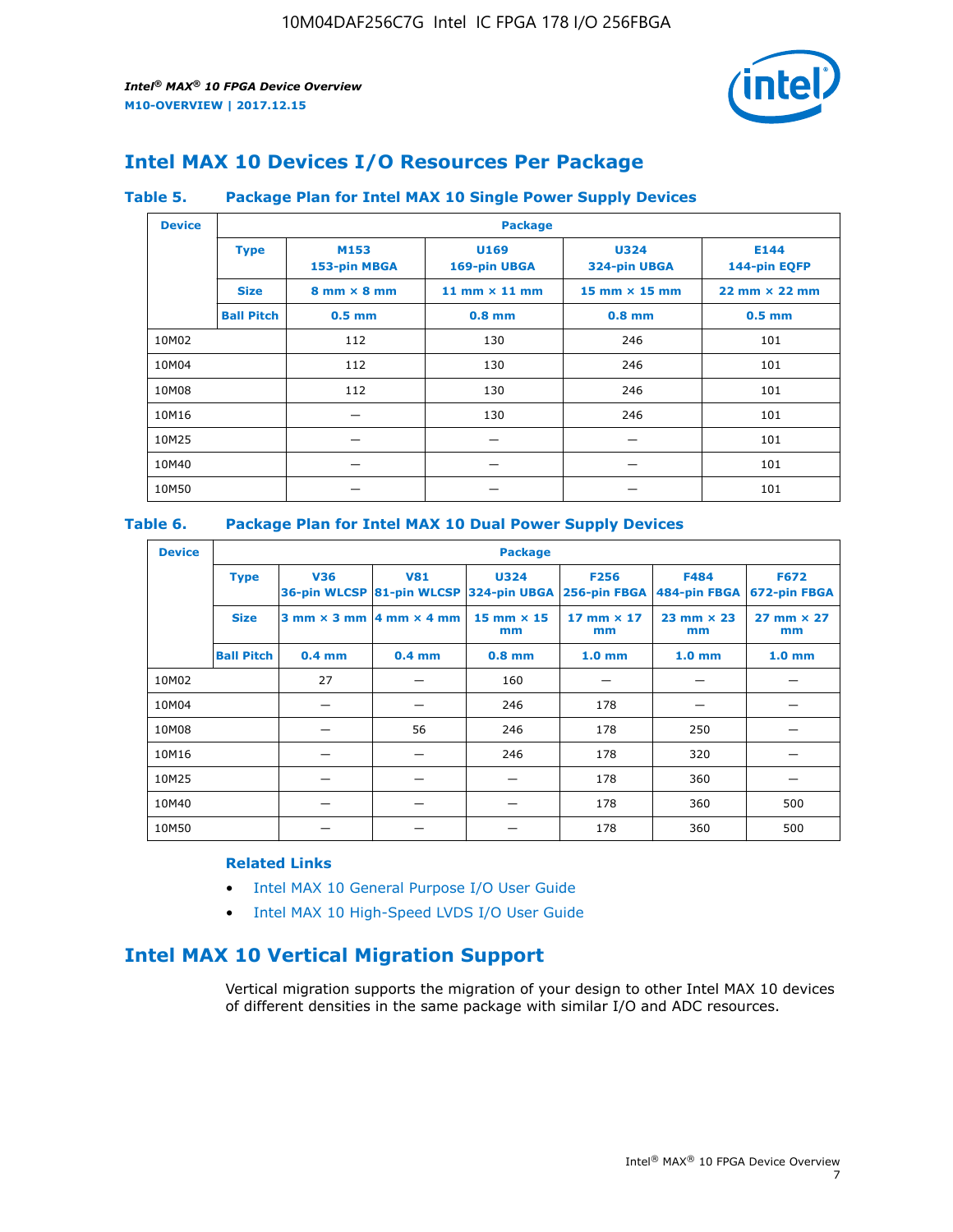

## **Intel MAX 10 I/O Vertical Migration Support**

#### **Figure 2. Migration Capability Across Intel MAX 10 Devices**

- The arrows indicate the migration paths. The devices included in each vertical migration path are shaded. Non-migratable devices are omitted. Some packages have several migration paths. Devices with lesser I/O resources in the same path have lighter shades.
- To achieve the full I/O migration across product lines in the same migration path, restrict I/Os usage to match the product line with the lowest I/O count.

|               | <b>Package</b>                   |            |      |      |             |                  |                                    |      |      |  |
|---------------|----------------------------------|------------|------|------|-------------|------------------|------------------------------------|------|------|--|
| <b>Device</b> | <b>V36</b>                       | <b>V81</b> | M153 | U169 | <b>U324</b> | F <sub>256</sub> | E144                               | F484 | F672 |  |
| 10M02         |                                  |            |      |      | 7           |                  |                                    |      |      |  |
| 10M04         |                                  |            |      |      |             |                  |                                    |      |      |  |
| 10M08         |                                  |            |      |      |             |                  |                                    |      |      |  |
| 10M16         |                                  |            |      |      |             |                  |                                    |      |      |  |
| 10M25         |                                  |            |      |      |             |                  |                                    |      |      |  |
| 10M40         |                                  |            |      |      |             |                  |                                    |      |      |  |
| 10M50         |                                  |            |      |      |             |                  |                                    |      |      |  |
|               | <b>Dual Power Supply Devices</b> |            |      |      |             |                  | <b>Single Power Supply Devices</b> |      |      |  |

*Note:* To verify the pin migration compatibility, use the Pin Migration View window in the Intel Quartus Prime software Pin Planner.

### **Intel MAX 10 ADC Vertical Migration Support**

#### **Figure 3. ADC Vertical Migration Across Intel MAX 10 Devices**

The arrows indicate the ADC migration paths. The devices included in each vertical migration path are shaded.

|                                                                                                                                                                                                                         | Package          |      |      |                  |      |             |      |  |  |
|-------------------------------------------------------------------------------------------------------------------------------------------------------------------------------------------------------------------------|------------------|------|------|------------------|------|-------------|------|--|--|
| <b>Device</b>                                                                                                                                                                                                           | M <sub>153</sub> | U169 | U324 | F <sub>256</sub> | E144 | <b>F484</b> | F672 |  |  |
| 10M04                                                                                                                                                                                                                   |                  |      |      |                  |      |             |      |  |  |
| 10M08                                                                                                                                                                                                                   |                  |      |      |                  |      |             |      |  |  |
| 10M16                                                                                                                                                                                                                   |                  |      |      |                  |      |             |      |  |  |
| 10M25                                                                                                                                                                                                                   |                  |      |      |                  |      |             |      |  |  |
| 10M40                                                                                                                                                                                                                   |                  |      |      |                  |      |             |      |  |  |
| 10M50                                                                                                                                                                                                                   |                  |      |      |                  |      |             |      |  |  |
| <b>Dual ADC Device:</b> Each ADC (ADC1 and ADC2) supports 1 dedicated analog input pin and 8 dual function pins.<br>Single ADC Device: Single ADC that supports 1 dedicated analog input pin and 16 dual function pins. |                  |      |      |                  |      |             |      |  |  |

**Single ADC Device:** Single ADC that supports 1 dedicated analog input pin and 8 dual function pins.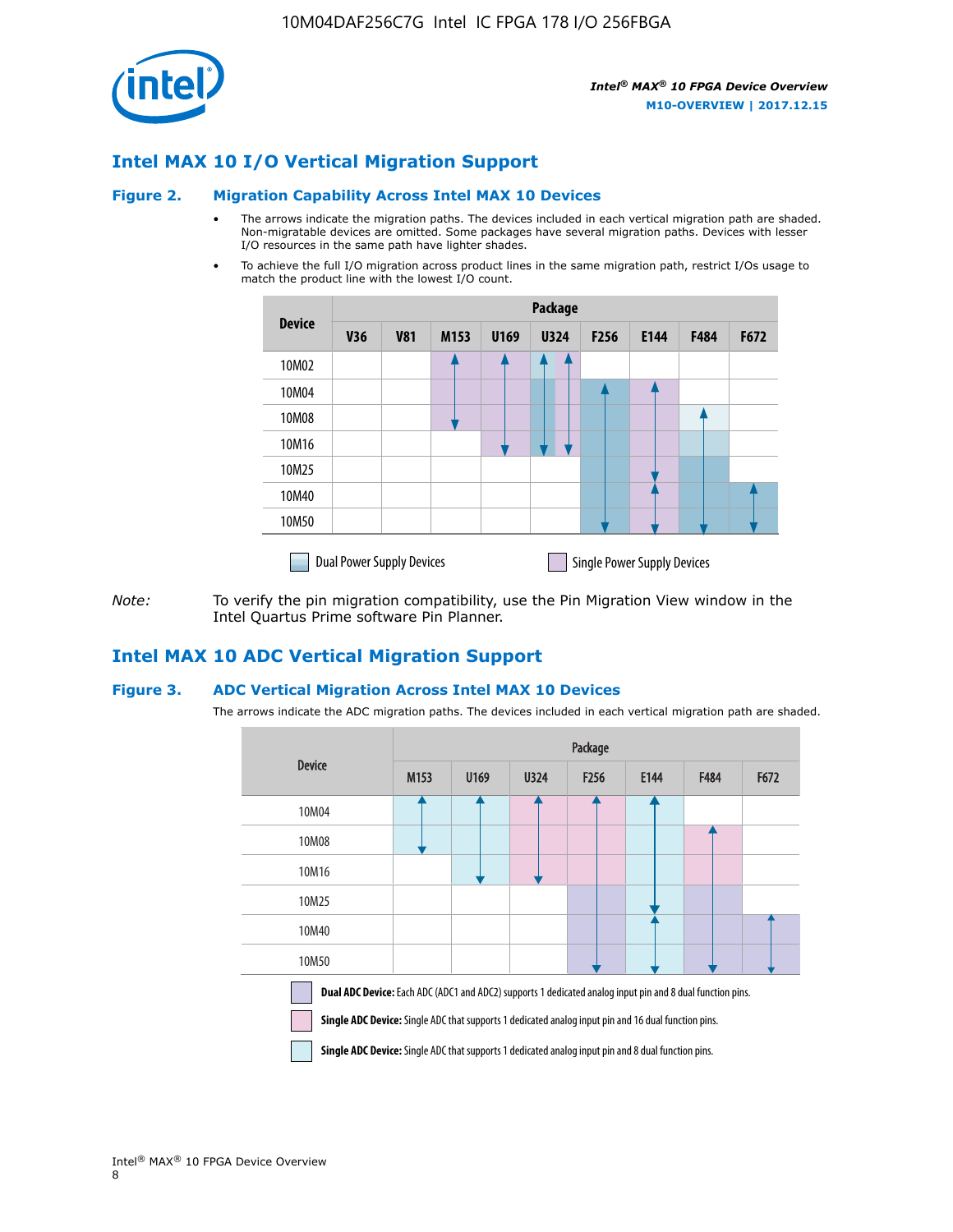

#### **Table 7. Pin Migration Conditions for ADC Migration**

| <b>Source</b>     | <b>Target</b>     | <b>Migratable Pins</b>                                                                                            |
|-------------------|-------------------|-------------------------------------------------------------------------------------------------------------------|
| Single ADC device | Single ADC device | You can migrate all ADC input pins                                                                                |
| Dual ADC device   | Dual ADC device   |                                                                                                                   |
| Single ADC device | Dual ADC device   | One dedicated analog input pin.                                                                                   |
| Dual ADC device   | Single ADC device | Eight dual function pins from the ADC1 block of the<br>٠<br>source device to the ADC1 block of the target device. |

## **Logic Elements and Logic Array Blocks**

The LAB consists of 16 logic elements (LE) and a LAB-wide control block. An LE is the smallest unit of logic in the Intel MAX 10 device architecture. Each LE has four inputs, a four-input look-up table (LUT), a register, and output logic. The four-input LUT is a function generator that can implement any function with four variables.

#### **Figure 4. Intel MAX 10 Device Family LEs**



## **Analog-to-Digital Converter**

Intel MAX 10 devices feature up to two ADCs. You can use the ADCs to monitor many different signals, including on-chip temperature.

#### **Table 8. ADC Features**

| <b>Feature</b>             | <b>Description</b>                                                                                                                                                                                  |
|----------------------------|-----------------------------------------------------------------------------------------------------------------------------------------------------------------------------------------------------|
| 12-bit resolution          | Translates analog signal to digital data for information processing, computing,<br>data transmission, and control systems<br>Provides a 12-bit digital representation of the observed analog signal |
| Up to 1 MSPS sampling rate | Monitors single-ended external inputs with a cumulative sampling rate of 25<br>kilosamples per second to 1 MSPS in normal mode                                                                      |
|                            |                                                                                                                                                                                                     |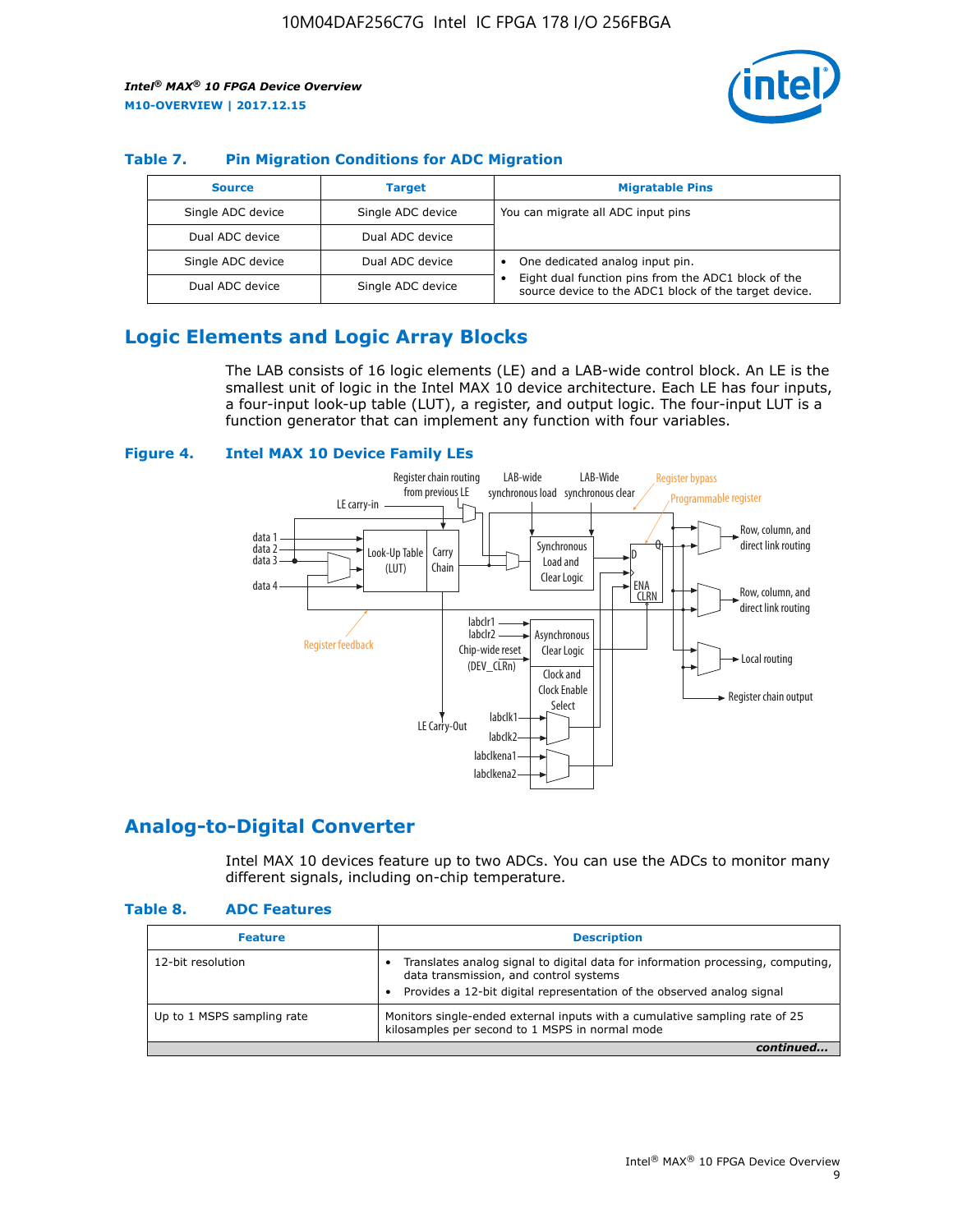

| <b>Feature</b>                                                  | <b>Description</b>                                                                                                                         |
|-----------------------------------------------------------------|--------------------------------------------------------------------------------------------------------------------------------------------|
| Up to 17 single-ended external inputs<br>for single ADC devices | One dedicated analog and 16 dual function input pins                                                                                       |
| Up to 18 single-ended external inputs<br>for dual ADC devices   | One dedicated analog and eight dual-function input pins in each ADC block<br>٠<br>Simultaneous measurement capability for dual ADC devices |
| On-chip temperature sensor                                      | Monitors external temperature data input with a sampling rate of up to 50<br>kilosamples per second                                        |

## **User Flash Memory**

The user flash memory (UFM) block in Intel MAX 10 devices stores non-volatile information.

UFM provides an ideal storage solution that you can access using Avalon Memory-Mapped (Avalon-MM) slave interface protocol.

#### **Table 9. UFM Features**

| <b>Features</b>     | <b>Capacity</b>                                                             |
|---------------------|-----------------------------------------------------------------------------|
| Endurance           | Counts to at least 10,000 program/erase cycles                              |
| Data retention      | 20 years at 85 $^{\circ}$ C<br>٠<br>10 years at 100 °C<br>$\bullet$         |
| Operating frequency | Maximum 116 MHz for parallel interface and 7.25 MHz for<br>serial interface |
| Data length         | Stores data up to 32 bits length in parallel                                |

## **Embedded Multipliers and Digital Signal Processing Support**

Intel MAX 10 devices support up to 144 embedded multiplier blocks. Each block supports one individual  $18 \times 18$ -bit multiplier or two individual  $9 \times 9$ -bit multipliers.

With the combination of on-chip resources and external interfaces in Intel MAX 10 devices, you can build DSP systems with high performance, low system cost, and low power consumption.

You can use the Intel MAX 10 device on its own or as a DSP device co-processor to improve price-to-performance ratios of DSP systems.

You can control the operation of the embedded multiplier blocks using the following options:

- Parameterize the relevant IP cores with the Intel Quartus Prime parameter editor
- Infer the multipliers directly with VHDL or Verilog HDL

System design features provided for Intel MAX 10 devices: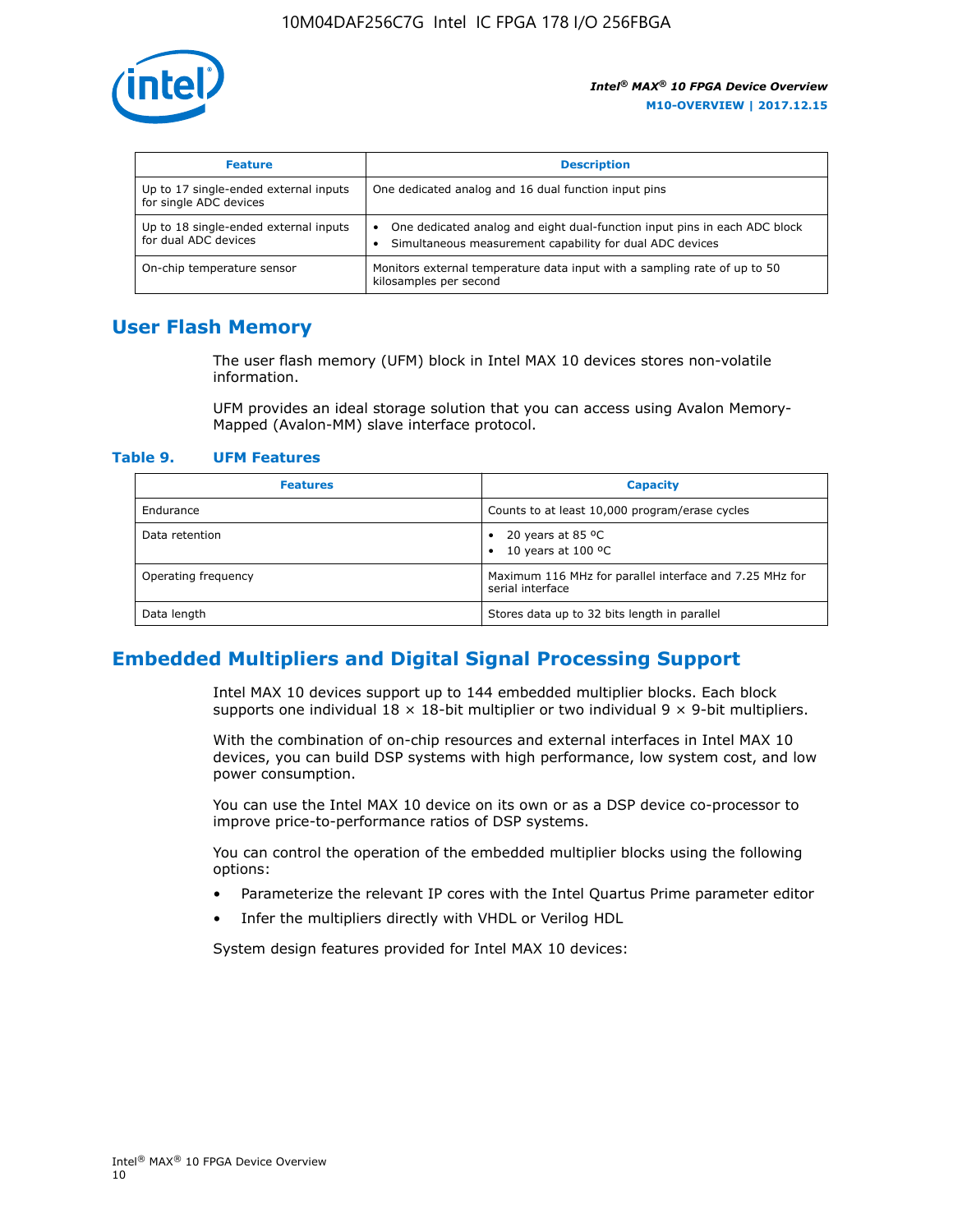

- DSP IP cores:
	- Common DSP processing functions such as finite impulse response (FIR), fast Fourier transform (FFT), and numerically controlled oscillator (NCO) functions
	- Suites of common video and image processing functions
- Complete reference designs for end-market applications
- DSP Builder for Intel FPGAs interface tool between the Intel Quartus Prime software and the MathWorks Simulink and MATLAB design environments
- DSP development kits

## **Embedded Memory Blocks**

The embedded memory structure consists of M9K memory blocks columns. Each M9K memory block of a Intel MAX 10 device provides 9 Kb of on-chip memory capable of operating at up to 284 MHz. The embedded memory structure consists of M9K memory blocks columns. Each M9K memory block of a Intel MAX 10 device provides 9 Kb of on-chip memory. You can cascade the memory blocks to form wider or deeper logic structures.

You can configure the M9K memory blocks as RAM, FIFO buffers, or ROM.

The Intel MAX 10 device memory blocks are optimized for applications such as high throughput packet processing, embedded processor program, and embedded data storage.

| <b>Operation Modes</b> | <b>Port Widths</b>                                                            |
|------------------------|-------------------------------------------------------------------------------|
| Single port            | $x1, x2, x4, x8, x9, x16, x18, x32, and x36$                                  |
| Simple dual port       | $x1, x2, x4, x8, x9, x16, x18, x32, and x36$                                  |
| True dual port         | $\times1, \times2, \times4, \times8, \times9, \times16, \text{and } \times18$ |

#### **Table 10. M9K Operation Modes and Port Widths**

## **Clocking and PLL**

Intel MAX 10 devices offer the following resources: global clock (GCLK) networks and phase-locked loops (PLLs) with a 116-MHz built-in oscillator.

Intel MAX 10 devices support up to 20 global clock (GCLK) networks with operating frequency up to 450 MHz. The GCLK networks have high drive strength and low skew.

The PLLs provide robust clock management and synthesis for device clock management, external system clock management, and I/O interface clocking. The high precision and low jitter PLLs offers the following features:

- Reduction in the number of oscillators required on the board
- Reduction in the device clock pins through multiple clock frequency synthesis from a single reference clock source
- Frequency synthesis
- On-chip clock de-skew
- Jitter attenuation
- Dynamic phase-shift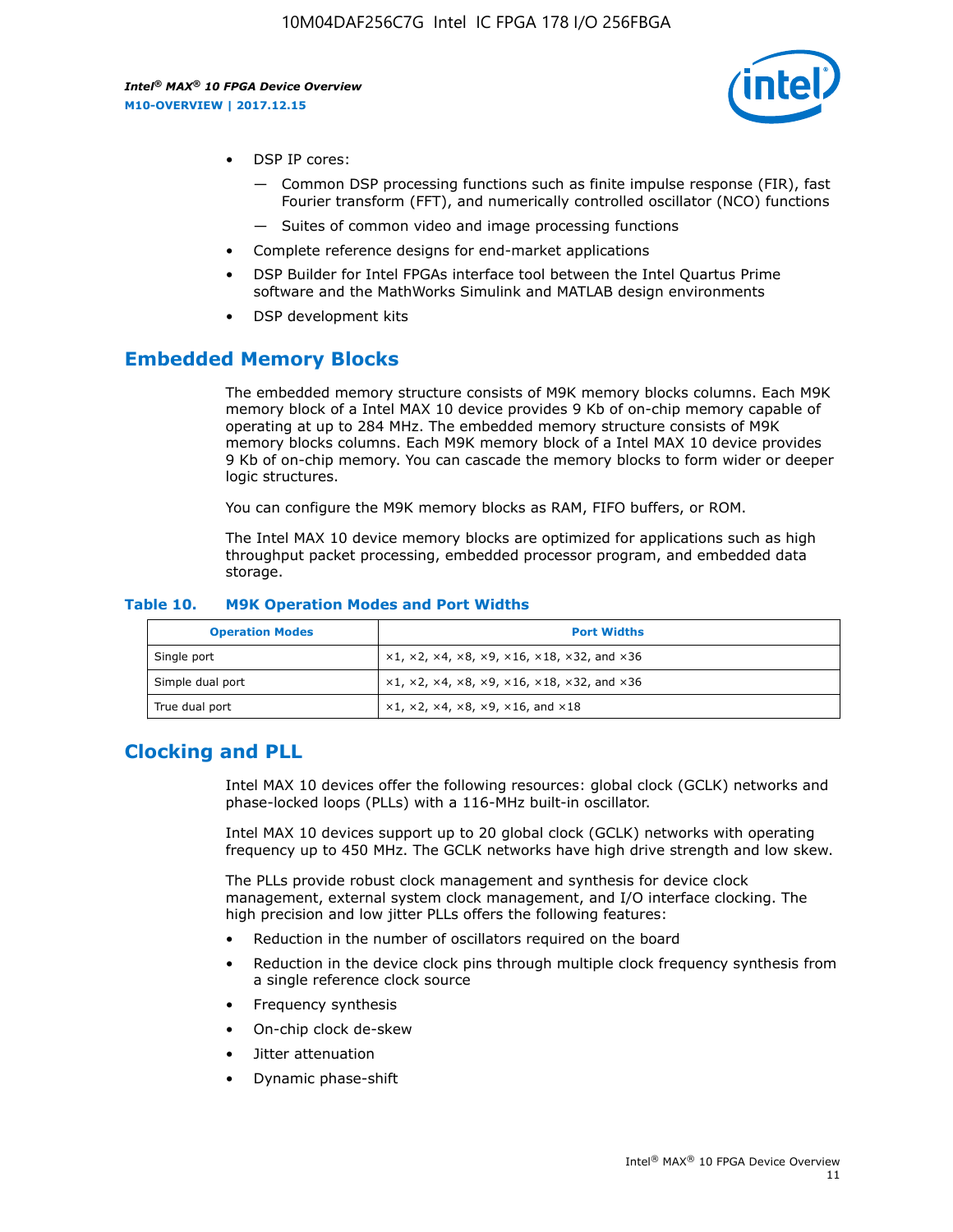

- Zero delay buffer
- Counter reconfiguration
- Bandwidth reconfiguration
- Programmable output duty cycle
- PLL cascading
- Reference clock switchover
- Driving of the ADC block

## **FPGA General Purpose I/O**

The Intel MAX 10 I/O buffers support a range of programmable features.

These features increase the flexibility of I/O utilization and provide an alternative to reduce the usage of external discrete components such as a pull-up resistor and a PCI clamp diode.

## **External Memory Interface**

Dual-supply Intel MAX 10 devices feature external memory interfaces solution that uses the I/O elements on the right side of the devices together with the UniPHY IP.

With this solution, you can create external memory interfaces to 16-bit SDRAM components with error correction coding (ECC).

*Note:* The external memory interface feature is available only for dual-supply Intel MAX 10 devices.

#### **Table 11. External Memory Interface Performance**

| <b>External Memory</b><br>Interface $(3)$ | <b>I/O Standard</b> | <b>Maximum Width</b> | <b>Maximum Frequency (MHz)</b> |
|-------------------------------------------|---------------------|----------------------|--------------------------------|
| <b>DDR3 SDRAM</b>                         | SSTL-15             | 16 bit $+8$ bit ECC  | 303                            |
| <b>DDR3L SDRAM</b>                        | SSTL-135            | 16 bit $+8$ bit ECC  | 303                            |
| <b>DDR2 SDRAM</b>                         | SSTL-18             | 16 bit $+8$ bit ECC  | 200                            |
| LPDDR2 SDRAM                              | $H$ SUL-12          | 16 bit without ECC   | $200^{(4)}$                    |

#### **Related Links**

[External Memory Interface Spec Estimator](http://www.altera.com/technology/memory/estimator/mem-emif-index.html)

Provides a parametric tool that allows you to find and compare the performance of the supported external memory interfaces in Intel FPGAs.

 $(3)$  The device hardware supports SRAM. Use your own design to interface with SRAM devices.

 $(4)$  To achieve the specified performance, constrain the memory device I/O and core power supply variation to within ±3%. By default, the frequency is 167 MHz.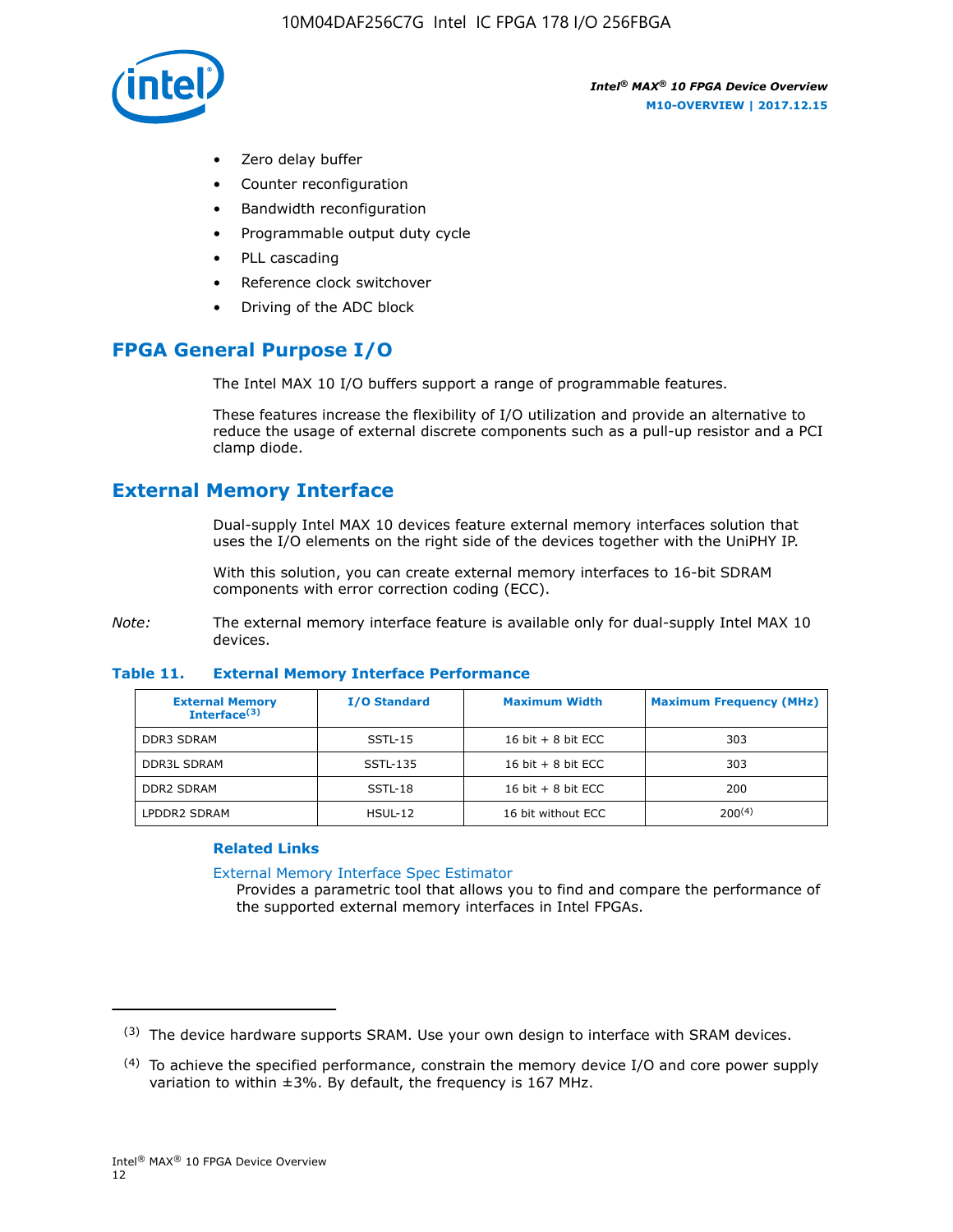

## **Configuration**

#### **Table 12. Configuration Features**

| <b>Feature</b>                    | <b>Description</b>                                                                                                                                                                       |
|-----------------------------------|------------------------------------------------------------------------------------------------------------------------------------------------------------------------------------------|
| Dual configuration                | Stores two configuration images in the configuration flash memory (CFM)<br>Selects the first configuration image to load using the CONFIG SEL pin                                        |
| Design security                   | Supports 128-bit key with non-volatile key programming<br>Limits access of the JTAG instruction during power-up in the JTAG secure mode<br>Unique device ID for each Intel MAX 10 device |
| <b>SEU Mitigation</b>             | Auto-detects cyclic redundancy check (CRC) errors during configuration<br>Provides optional CRC error detection and identification in user mode                                          |
| Dual-purpose configuration<br>pin | Functions as configuration pins prior to user mode<br>Provides options to be used as configuration pin or user I/O pin in user mode                                                      |
| Configuration data<br>compression | Decompresses the compressed configuration bitstream data in real-time during<br>configuration<br>Reduces the size of configuration image stored in the CFM                               |
| Instant-on                        | Provides the fastest power-up mode for Intel MAX 10 devices.                                                                                                                             |

#### **Table 13. Configuration Schemes for Intel MAX 10 Devices**

| <b>Configuration Scheme</b>   | <b>Compression</b>       | <b>Encryption</b> | <b>Dual Image</b><br><b>Configuration</b> | <b>Data Width</b> |
|-------------------------------|--------------------------|-------------------|-------------------------------------------|-------------------|
| <b>Internal Configuration</b> | Yes                      | Yes               | Yes                                       |                   |
| <b>JTAG</b>                   | $\overline{\phantom{a}}$ |                   | -                                         |                   |

## **Power Management**

#### **Table 14. Power Options**

| <b>Power Options</b>                  | <b>Advantage</b>                                                                                                                        |  |
|---------------------------------------|-----------------------------------------------------------------------------------------------------------------------------------------|--|
| Single-supply device                  | Saves board space and costs.                                                                                                            |  |
| Dual-supply device                    | Consumes less power<br>Offers higher performance<br>$\bullet$                                                                           |  |
| Power management<br>controller scheme | Reduces dynamic power consumption when certain applications are in standby mode<br>Provides a fast wake-up time of less than 1 ms.<br>٠ |  |

## **Document Revision History for Intel MAX 10 FPGA Device Overview**

| <b>Date</b>   | <b>Version</b> | <b>Changes</b>                                                                                                                                                                                                                       |
|---------------|----------------|--------------------------------------------------------------------------------------------------------------------------------------------------------------------------------------------------------------------------------------|
| December 2017 | 2017.12.15     | Added the U324 package for the Intel MAX 10 single power supply<br>devices.<br>Updated the 10M02 GPIO and LVDS count in the Maximum Resource<br>Counts for Intel MAX 10 Devices table.<br>Updated the I/O vertical migration figure. |
| February 2017 | 2017.02.21     | Rebranded as Intel.                                                                                                                                                                                                                  |
|               |                |                                                                                                                                                                                                                                      |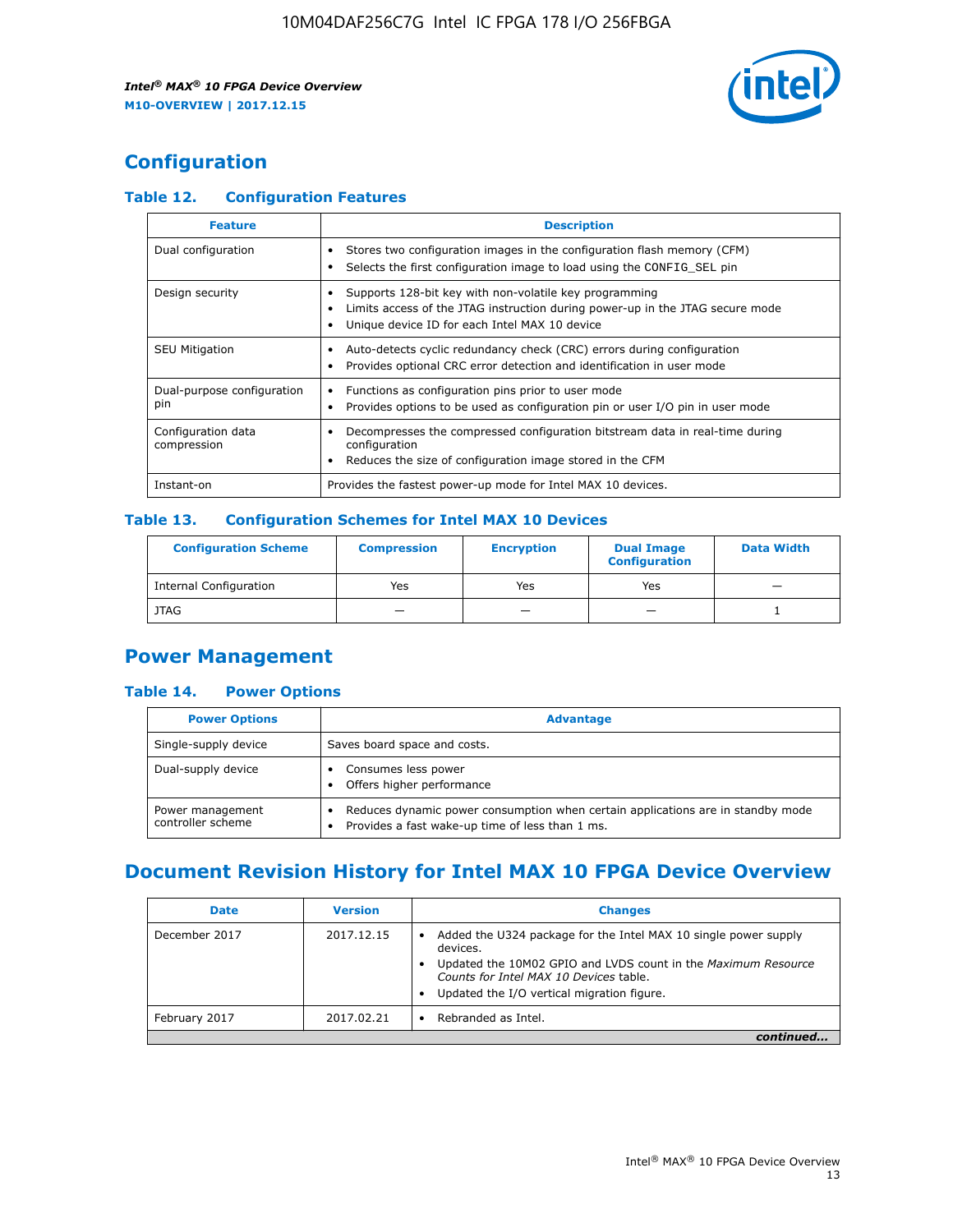

| <b>Date</b>    | <b>Version</b> | <b>Changes</b>                                                                                                                                                                                                                                                                                                                                                                                                                                                                                                                                                                                                                                                                                                                                                                                                                                                                                                                                                                                                                                                                                                                                           |  |
|----------------|----------------|----------------------------------------------------------------------------------------------------------------------------------------------------------------------------------------------------------------------------------------------------------------------------------------------------------------------------------------------------------------------------------------------------------------------------------------------------------------------------------------------------------------------------------------------------------------------------------------------------------------------------------------------------------------------------------------------------------------------------------------------------------------------------------------------------------------------------------------------------------------------------------------------------------------------------------------------------------------------------------------------------------------------------------------------------------------------------------------------------------------------------------------------------------|--|
| December 2016  | 2016.12.20     | • Updated EMIF information in the Summary of Features for Intel MAX 10<br>Devices table. EMIF is only supported in selected Intel MAX 10 device<br>density and package combinations, and for 600 Mbps performance, -6<br>device speed grade is required.<br>Updated the device ordering information to include P for leaded<br>package.                                                                                                                                                                                                                                                                                                                                                                                                                                                                                                                                                                                                                                                                                                                                                                                                                  |  |
| May 2016       | 2016.05.02     | Removed all preliminary marks.<br>Update the ADC sampling rate description. The ADC feature monitors<br>$\bullet$<br>single-ended external inputs with a cumulative sampling rate of 25<br>kilosamples per second to 1 MSPS in normal mode.                                                                                                                                                                                                                                                                                                                                                                                                                                                                                                                                                                                                                                                                                                                                                                                                                                                                                                              |  |
| November 2015  | 2015.11.02     | Removed SF feature from the device ordering information figure.<br>$\bullet$<br>Changed instances of Quartus II to Intel Quartus Prime.<br>$\bullet$                                                                                                                                                                                                                                                                                                                                                                                                                                                                                                                                                                                                                                                                                                                                                                                                                                                                                                                                                                                                     |  |
| May 2015       | 2015.05.04     | Added clearer descriptions for the feature options listed in the device<br>$\bullet$<br>ordering information figure.<br>Updated the maximum dedicated LVDS transmitter count of 10M02<br>$\bullet$<br>device from 10 to 9.<br>Removed the F672 package of the Intel MAX 10 10M25 device :<br>- Updated the devices I/O resources per package.<br>$-$ Updated the I/O vertical migration support.<br>- Updated the ADC vertical migration support.<br>Updated the maximum resources for 10M25 device:<br>- Maximum GPIO from 380 to 360.<br>- Maximum dedicated LVDS transmitter from 26 to 24.<br>- Maximum emulated LVDS transmitter from 181 to 171.<br>- Maximum dedicated LVDS receiver from 181 to 171.<br>Added ADC information for the E144 package of the 10M04 device.<br>$\bullet$<br>Updated the ADC vertical migration diagram to clarify that there are<br>single ADC devices with eight and 16 dual function pins.<br>Removed the note about contacting Altera for DDR3, DDR3L, DDR2,<br>and LPDDR2 external memory interface support. The Intel Quartus<br>Prime software supports these external memory interfaces from version<br>15.0. |  |
| December 2014  | 2014.12.15     | $\bullet$<br>Changed terms:<br>- "dual image" to "dual configuration image"<br>- "dual-image configuration" to dual configuration"<br>Added memory initialization feature for Flash and Analog devices.<br>$\bullet$<br>Added maximum data retention capacity of up to 20 years for UFM<br>$\bullet$<br>feature.<br>Added maximum operating frequency of 7.25 MHz for serial interface<br>for UFM feature.                                                                                                                                                                                                                                                                                                                                                                                                                                                                                                                                                                                                                                                                                                                                               |  |
| September 2014 | 2014.09.22     | Initial release.                                                                                                                                                                                                                                                                                                                                                                                                                                                                                                                                                                                                                                                                                                                                                                                                                                                                                                                                                                                                                                                                                                                                         |  |